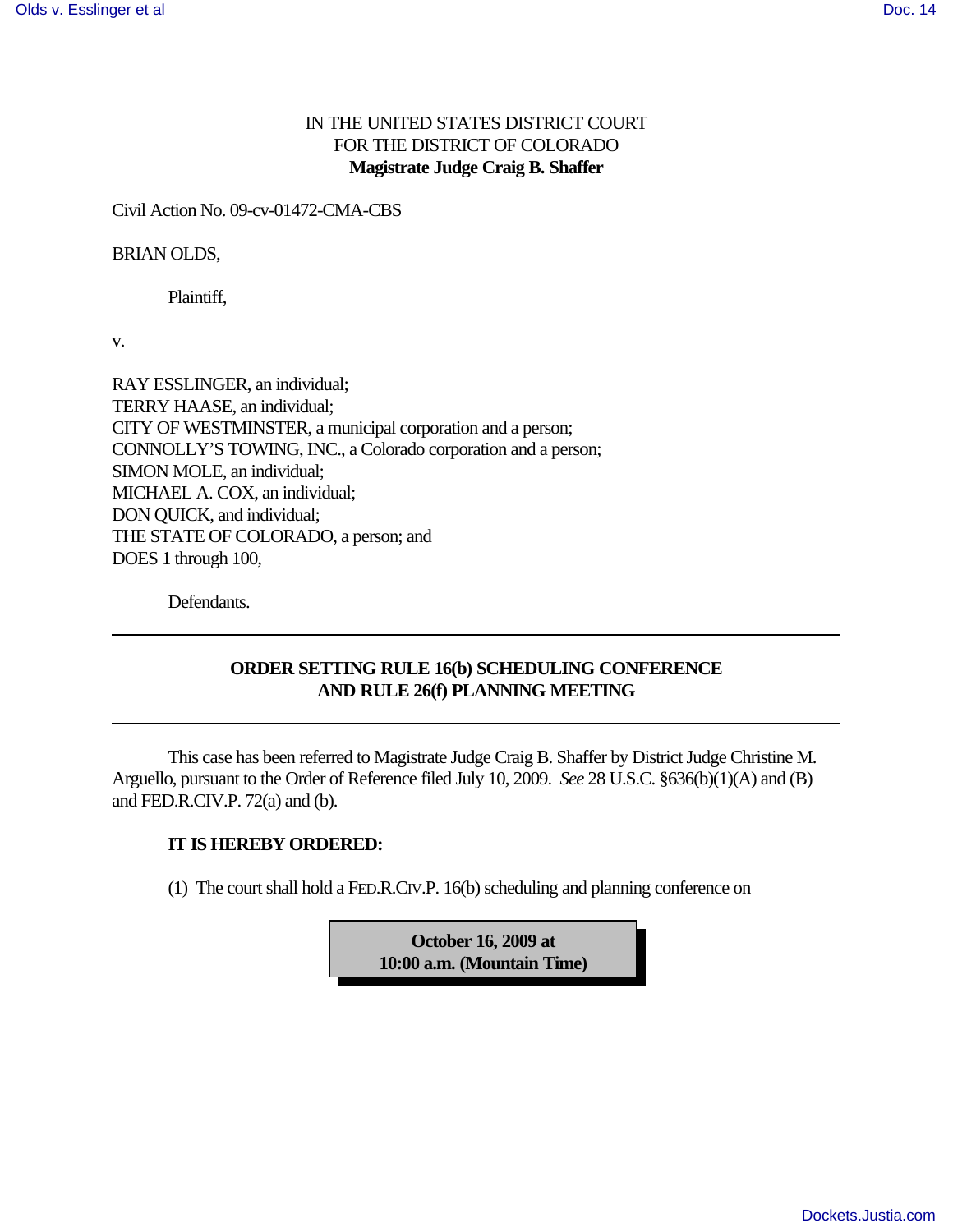The conference shall be held in Courtroom A-402, Fourth Floor, Alfred A. Arraj U.S. Courthouse,  $901\,19<sup>th</sup>$ Street, Denver, Colorado. If this date is not convenient for any party<sup>1</sup>, he or she shall confer with opposing parties and contact the court to reschedule the conference to a more convenient time. **Please remember that anyone seeking entry into the Alfred A. Arraj United States Courthouse will be required to show valid photo identification. See D.C.COLO.LCivR 83.2B.**

A copy of instructions for the preparation of a scheduling order and a form scheduling order can be downloaded from the Court's website at www.co.uscourts.gov/forms-frame.htm (Click on "Civil Forms" in the blue box at the top of the screen and scroll down to the bold heading "Standardized Order Forms"). Parties shall prepare the proposed scheduling order in accordance with the Court's form.

The parties shall submit their proposed scheduling order, pursuant to District of Colorado Electronic Case Filing ("ECF") Procedures V.L., on or before:

> **5:00 p.m. (Mountain Time) on October 9, 2009**

Attorneys and/or *pro se* parties not participating in ECF shall submit their proposed scheduling order on paper to the Clerk's Office. However, if any party in the case is participating in ECF, it is the responsibility of that party to submit the proposed scheduling order pursuant to the District of Colorado ECF Procedures.

The plaintiff shall notify all parties who have not yet entered an appearance of the date and time of the scheduling/planning conference, and shall provide a copy of this Order to those parties.

(2) In preparation for the scheduling/planning conference, the parties are directed to confer in accordance with FED.R.CIV.P. 26(f), on or before:

**September 25, 2009**

The court strongly encourages the parties to meet face to face, but should that prove impossible, the parties may meet by telephone conference. All parties are jointly responsible for arranging and attending the Rule 26(f) meeting.

During the Rule 26(f) meeting, the parties shall discuss the nature and basis of their claims and defenses and the possibilities for a prompt settlement or resolution of the case, make or arrange for the disclosures required by FED.R.CIV.P. 26(a)(1), and develop their proposed scheduling/discovery plan. The

<sup>&</sup>lt;sup>1</sup>The term "party" as used in this Order means counsel for any party represented by a lawyer, and any *pro se* party not represented by a lawyer.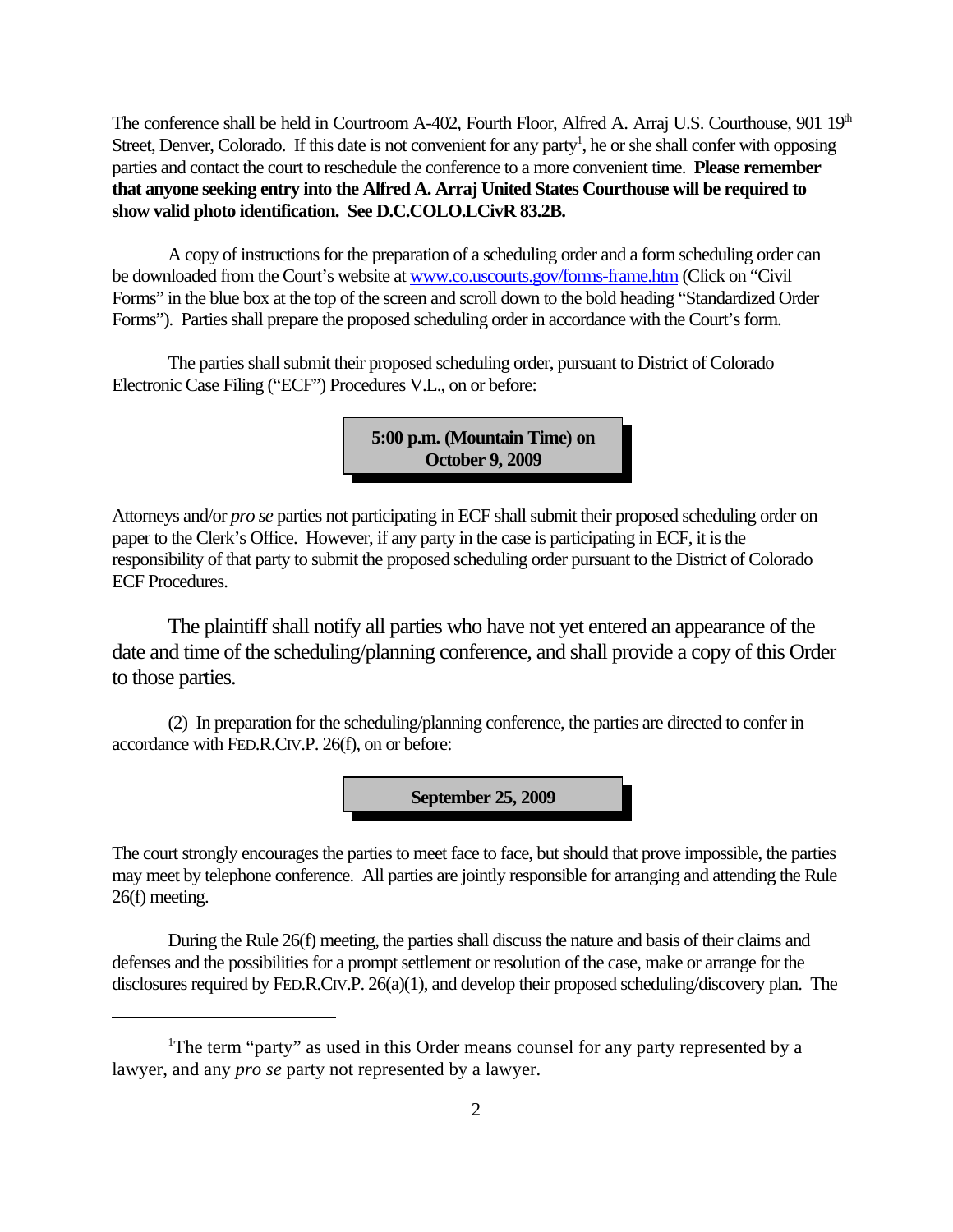parties should also discuss the possibility of informal discovery, such as conducting joint interviews with potential witnesses, joint meetings with clients, depositions via telephone, or exchanging documents outside of formal discovery.

In those cases in which: (i) the parties' substantive allegations involve extensive computergenerated records; (ii) a substantial amount of disclosure or discovery will involve information or records in electronic form (*i.e.,* e-mail, word processing, databases); (iii) expert witnesses will develop testimony based in large part on computer data and/or modeling; or (iv) any party plans to present a substantial amount of evidence in digital form at trial, the parties shall confer regarding steps they can take to preserve computer records and data, facilitate computer-based discovery and who will pay costs, resolve privilege issues, limit discovery costs and delay, and avoid discovery disputes relating to electronic discovery. The parties shall be prepared to discuss these issues, as appropriate, in the proposed Scheduling Order and at the scheduling and planning conference.

These are the minimum requirements for the Rule 26(f) meeting. The parties are encouraged to have a comprehensive discussion and are required to approach the meeting cooperatively and in good faith. The parties are reminded that the purpose of the Rule 26(f) meeting is to expedite the disposition of the action, discourage wasteful pretrial activities, and improve the quality of any eventual trial through more thorough preparation. The discussion of claims and defenses shall be a substantive, meaningful discussion.

The parties are reminded that pursuant to FED.R.CIV.P. 26(d), no discovery shall be sought prior to the Rule 26(f) meeting.

(3) The parties shall comply with the mandatory disclosure requirements of FED.R.CIV.P. 26(a)(1) on or before:

**October 9, 2009**

Counsel and parties are reminded that mandatory disclosure requirements encompass computer-based evidence which may be used to support claims or defenses. Mandatory disclosures must be supplemented by the parties consistent with the requirements of FED.R.CIV.P. 26(e). Mandatory disclosures and supplementation are not to be filed with the Clerk of the Court.

(4) This matter also is referred to Magistrate Judge Shaffer for settlement purposes and with the authority to convene such settlement conferences and direct related procedures as may facilitate resolution of this case. The scheduling and planning conference is not a settlement conference, and no client representative is required to appear. Nonetheless, to facilitate an early evaluation for the possibility of settlement, parties participating in ECF shall e-mail a *brief* (15 pages or less, including any attachments) Confidential Settlement Statement in PDF format to **Shaffer\_Chambers@cod.uscourts.gov** on or before **5:00 p.m. (Mountain Time) on October 9**, **2009**.